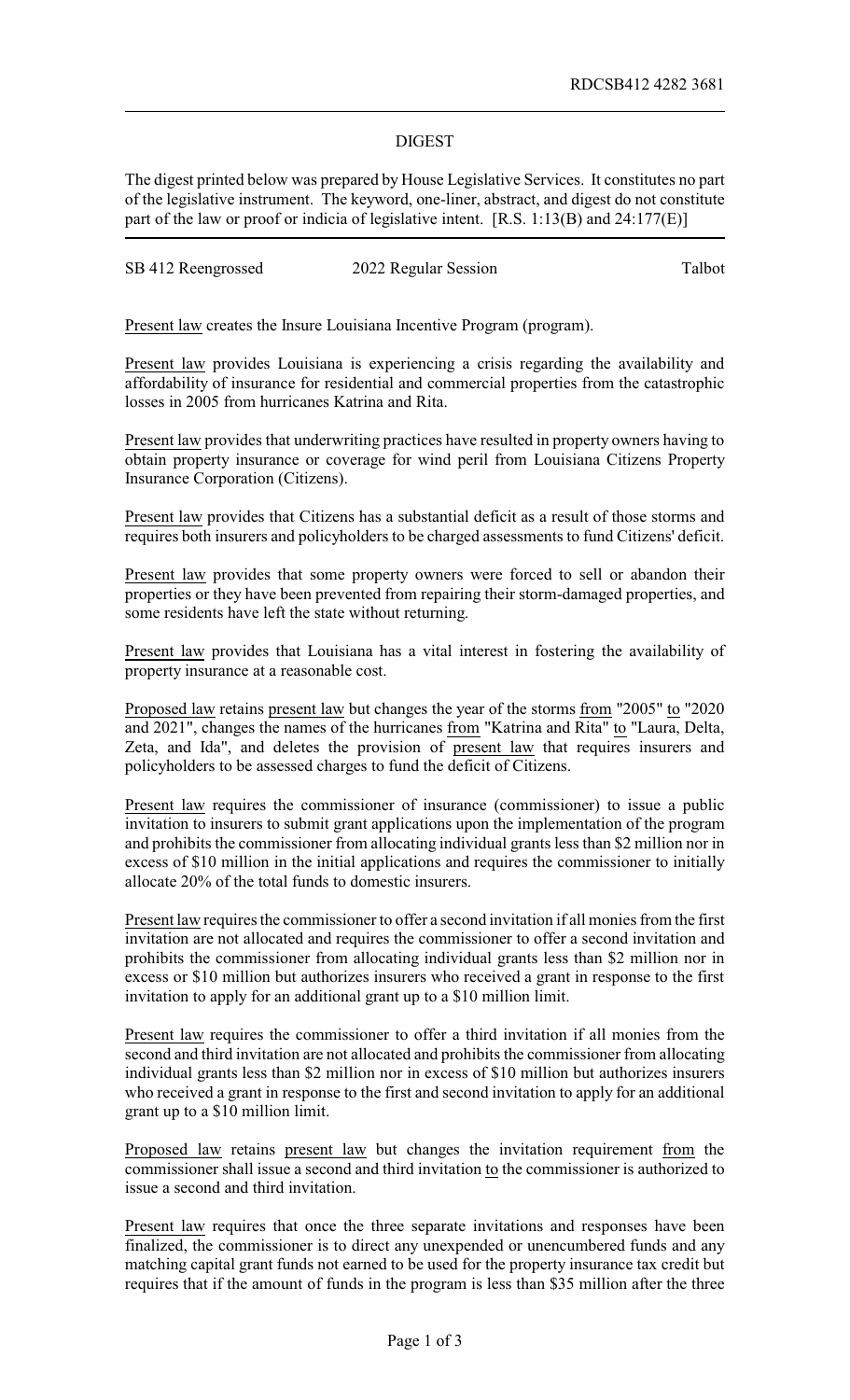separate invitations have been finalized, the funds are to be used to accelerate payoff of the Unfunded Accrued Liability of the state retirement systems.

Proposed law retains present law but deletes three separate invitations provision and changes the unallocated money designation from funds less than \$35 million being allocated to the Unfunded Accrued Liability of the state retirement systems to funds being reverted back to the state general fund.

Present law provides that grants shall be made only to insurers who have capital and surplus exceeding \$25 million.

Proposed law changes the minimum capital and surplus requirement from \$25 million to \$10 million.

Present law authorizes non-admitted insurers and approved unauthorized insurers to apply for a grant, if the insurer becomes admitted and licensed to do business in this state and requires the commissioner to reallocate funds the insurer was to receive if the insurer does not apply timely or is not admitted and licensed in this state.

Proposed law retains present law but removes non-admitted insurers and approved unauthorized insurer and adds surplus lines insurers.

Proposed law changes the licensing requirement to a certificate of authority requirement.

Present law requires the commissioner to promulgate rules to establish procedures to monitor the net written premium of insurers receiving a grant and to ensure that an insurer complies with the provisions of present law.

Present law requires the commissioner to provide rules for returning grant money to the state on a pro rata basis, if the insurer fails to comply with present law.

Present law requires the commissioner to seek the return of unearned grant money from an insurer, if the insurer has not complied with the rules for 5 consecutive years commencing on January 1, 2009 and ending December 31, 2013.

Proposed law retains present law but changes the dates from "January 1, 2009" and "December 31, 2013" to "January 1, 2024" and "December 31, 2028", respectively.

Effective August 1, 2022.

(Amends R.S. 22:2361-2370)

## Summary of Amendments Adopted by Senate

Committee Amendments Proposed by Senate Committee on Insurance to the original bill

1. Makes technical changes.

Senate Floor Amendments to engrossed bill

1. Makes technical change.

## Summary of Amendments Adopted by House

- The Committee Amendments Proposed by House Committee on Insurance to the reengrossed bill:
- 1. Change the minimum capital requirement for insurers to qualify for a grant through the Insure Louisiana Incentive Program from \$25,000,000 to \$10,000,000.